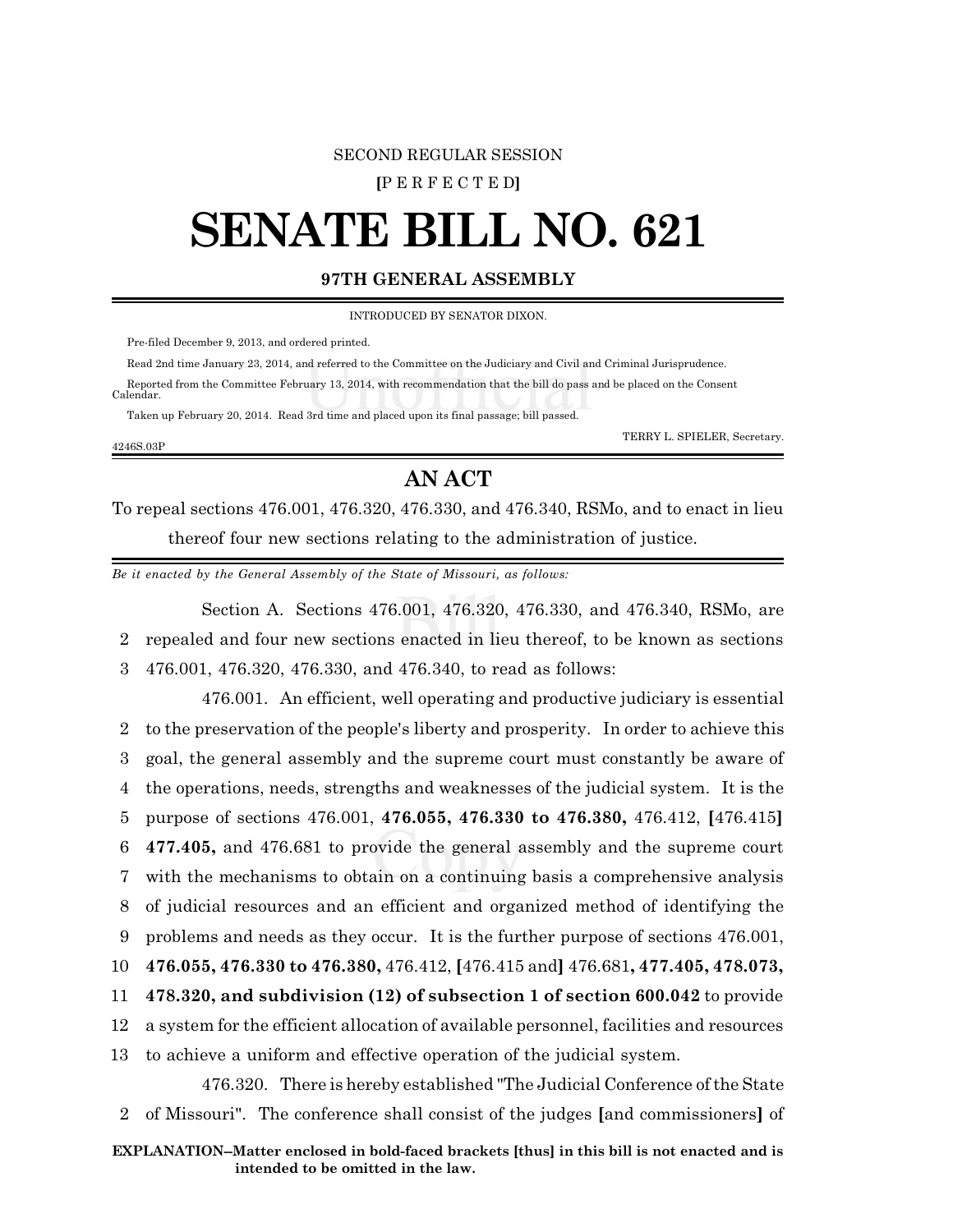the supreme court and of the court of appeals, the circuit judges, associate circuit judges, family court commissioners, the commissioners of the juvenile division of the circuit courts, and all judges and commissioners who have retired under any of the provisions of sections 476.450 to 476.595 heretofore or hereafter in effect. The chief justice of the supreme court, or in his absence the vice president elected by the executive council, shall be the presiding officer.

476.330. The conference shall meet on the call of the chief justice. A meeting shall be called at least once **[**a**] every odd-numbered** year at some convenient time and place in the state. It shall be the duty of all members of the conference to attend such **[**annual**]** meeting.

476.340. 1. The governing body of the conference, between **[**annual**]** sessions, shall be the executive council. The executive council shall consist of the following members:

 (1) The chief justice of the supreme court, or some member of the supreme court appointed by him;

 (2) Two other members of the supreme court appointed by the supreme court;

 (3) One member of each district of the court of appeals elected by the judges thereof, respectively;

 (4) Eight circuit judges, other than judges of the probate division, three of whom shall be elected for three-year terms, one from each district of the court of appeals, by the circuit judges, other than judges of the probate division, of the district to represent each of the districts of the court of appeals, respectively. A judge whose circuit is in part in more than one district of the court of appeals may vote in and be elected to represent either district but not both. Five of the circuit judges on the council shall be elected for three-year terms by the circuit judges of the state;

 (5) One judge of the probate division of circuit courts in counties having a population of more than thirty thousand inhabitants elected for a three-year term by the judges of the probate divisions of the circuit courts in such counties; (6) Three associate circuit judges elected for three-year terms, one from each district of the court of appeals, by the associate circuit judges of the district to represent each of the districts of the court of appeals, respectively;

 (7) Three other associate circuit judges elected for three-year terms by the associate circuit judges of the state;

(8) One associate circuit judge from counties having a population of thirty